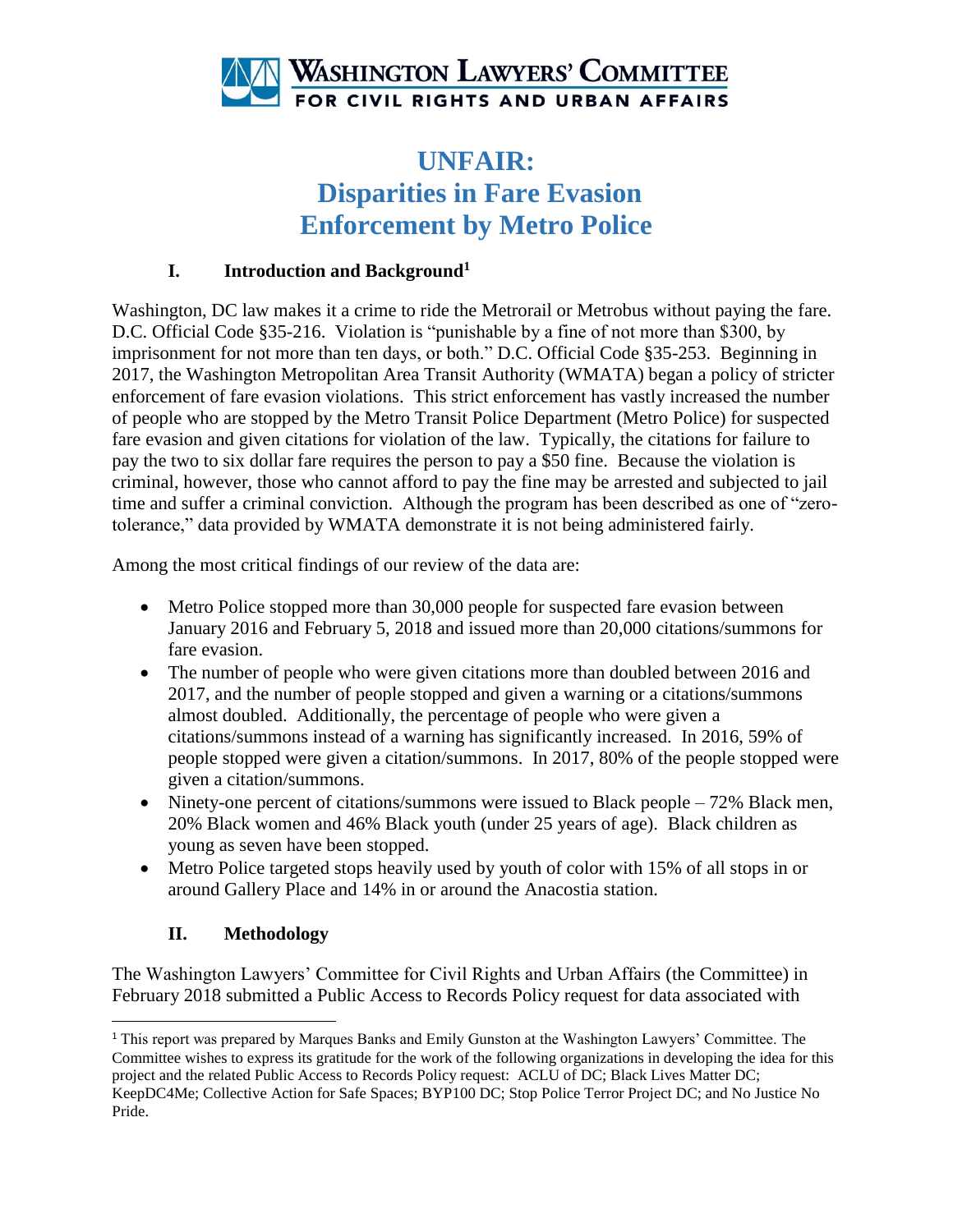Metro Police's enforcement of the fare evasion law between January 1, 2016 and February 5, 2018, including the race, age, and sex of anyone who was stopped or cited by Metro Police for fare evasion, and the location of each stop or citation. We requested the same data for all incidents of fare evasion that led to an arrest.

In June, WMATA provided the Committee with a log of warnings for "failure to pay" issued by Metro Police between January 1, 2016 and February 5, 2018, and a log of citations/summons<sup>2</sup> for "failure to pay" issued by Metro Police during that same time period. The logs contain the date the warning or citation/summons was issued; the sex, age, and race<sup>3</sup> of the person to whom the warning or citation/summons was issued; the address at which it was issued; and whether the violation was associated with Metrobus or Metrorail. Using this data, the Committee determined at which rail station or bus stop the warning or citation/summons was issued.<sup>4</sup>

WMATA did not provide comparable information for incidents of fare evasion that led to an arrest but responded to us that it had identified over 2,000 arrests during this time period that stemmed from fare evasion contacts.<sup>5</sup> WMATA also did not provide data regarding the number or people who Metro Police stopped or contacted for fare evasion but who were not cited or arrested.

We are unable to determine the total number of people who were stopped by Metro Police for fare evasion. The data is missing information for those who ultimately were arrested as a result of the contact (although we know that number is over 2,000) and those who were stopped but not cited or arrested. We also lack the demographic information for these two groups.

 $\overline{\phantom{a}}$ 

*UNFAIR: Disparities in Fare Evasion Enforcement by Metro Police Report of Washington Lawyers' Committee for Civil Rights and Urban Affairs*

<sup>&</sup>lt;sup>2</sup> In Maryland and Washington, DC, Metro Police issues citations; in Virginia, where fare evasion carries civil, rather than criminal, penalties, Metro Police issues summons. Only 1,886 summons were given in Virginia.

<sup>3</sup> The data that WMATA provided identified each person as being Asian American/Alaskan Native, Asian, Asian/Pacific Islander, Black, Native Hawaiian or other Pacific Islander, unknown, or White. No persons were identified as being Hispanic. We do not know in which group people who are Hispanic are included.

<sup>&</sup>lt;sup>4</sup> A searchable spreadsheet of the data provided by Metro Police is available at washlaw.org.

<sup>5</sup> Our request, as worded, required WMATA to review the narratives associated with each of these arrest to determine the reason that led Metro Police officers to arrest the person. WMATA asserted that the request was too burdensome. The Committee has sent a follow-up to WMATA requesting the number or incidents of fare evasion that led to an arrest, including the race, age, and sex of the riders arrested, the locations of the arrests, and the infractions for which those arrested were charged. WMATA has not yet provided that information. We will publish the data on our webpage once received.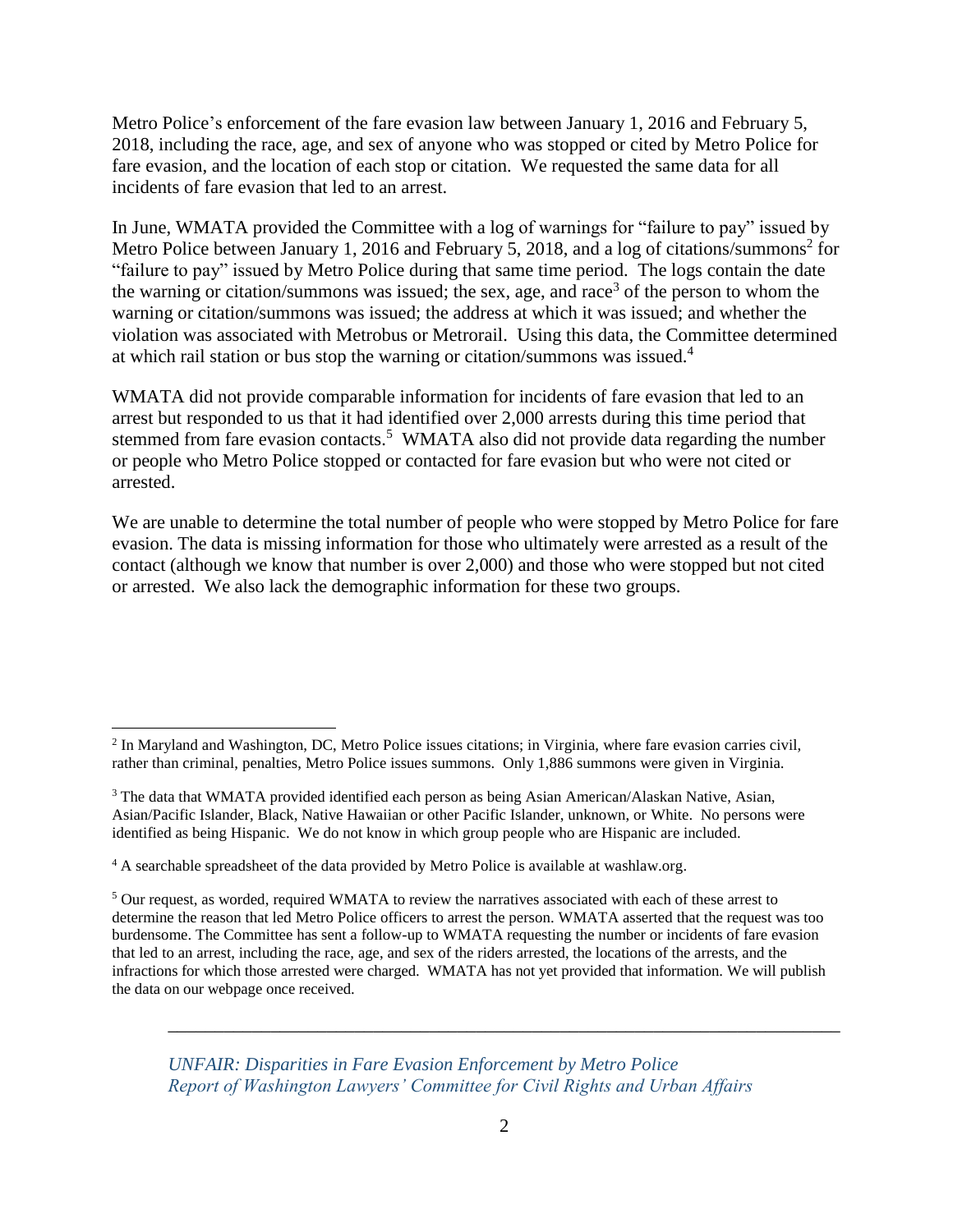#### **III. WMATA/Metro Police Enforcement Practices Target Black Transit Riders**

Despite WMATA's stated policy of cracking down on all fare evasion, WMATA's own data suggests that the statute is not being enforced fairly. Rather, it shows that Metro Police are enforcing the statute almost exclusively against Black people, particularly in African-American neighborhoods or in parts of the City in which African Americans come in contact with Whites.

#### **A. Metro Police Conducted More than 30,000 Stops for Fare Evasion in a 25 Month Period**

Metro Police stopped more than 30,000 people for fare evasion between January 2016 and February 5, 2018. In 2016, Metro Police issued 5,360 citation/summons for fare evasion. In 2017, that number more than doubled, to 13,762. This is a continuing trend in 2018—Metro Police issued 1,400 citations/summons in January 2018 compared to 283 in January 2016.



### **Citations/Summons Given By Year**

*UNFAIR: Disparities in Fare Evasion Enforcement by Metro Police Report of Washington Lawyers' Committee for Civil Rights and Urban Affairs*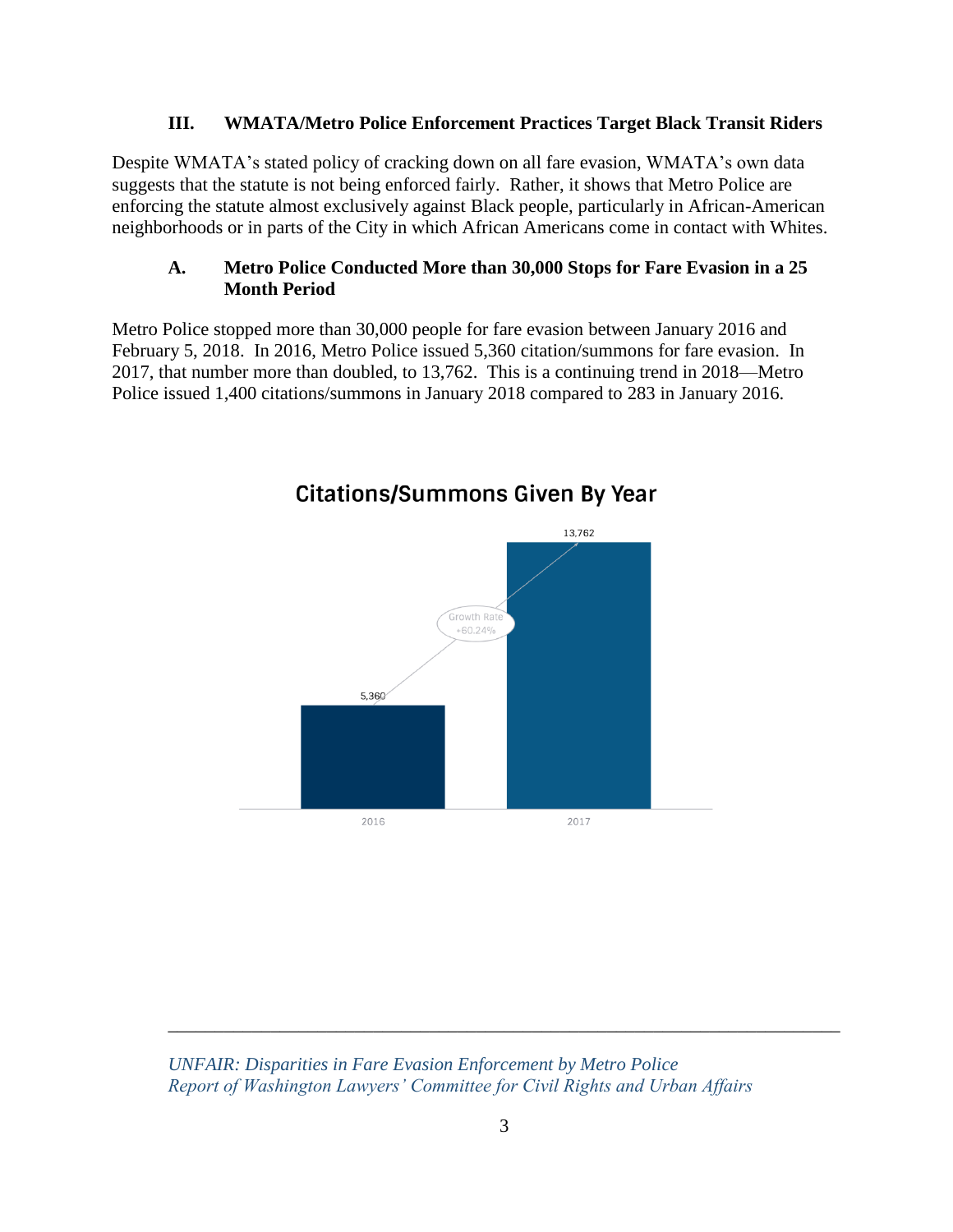



*UNFAIR: Disparities in Fare Evasion Enforcement by Metro Police Report of Washington Lawyers' Committee for Civil Rights and Urban Affairs*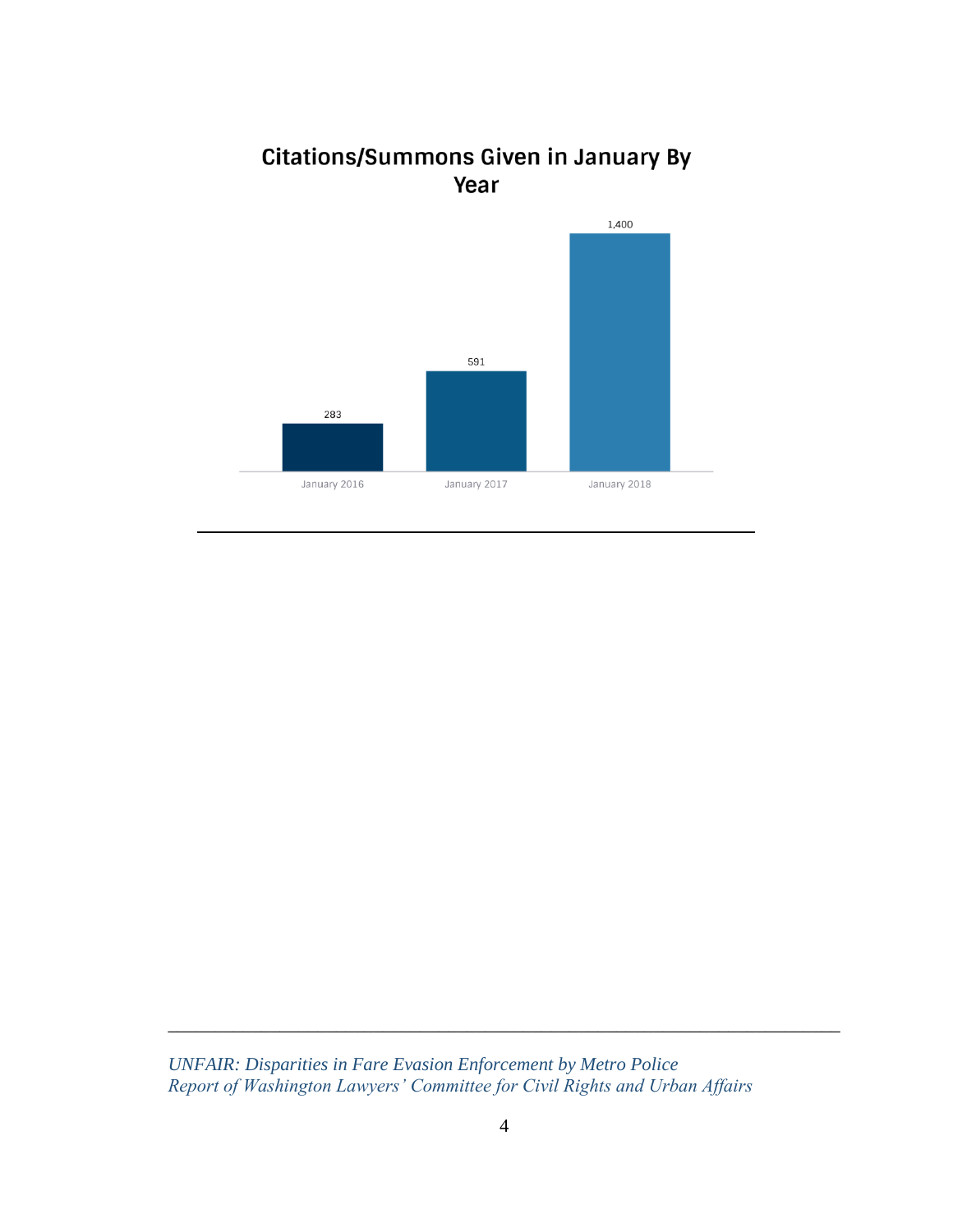#### **B. Rate of Citations Rising Faster than Warnings**

In 2017, Metro Police conducted 17,161 stops that resulted in either a warning or citation. 80% of them resulted in a citation/summons. In 2016, the total number of stops was far lower, and only 59% of them resulted in a citations/summons. And WMATA told us that, between January 2016 and February 5, 2018, Metro Police arrested more than 2,000 people after incidents that began with a fare evasion stop.



*UNFAIR: Disparities in Fare Evasion Enforcement by Metro Police Report of Washington Lawyers' Committee for Civil Rights and Urban Affairs*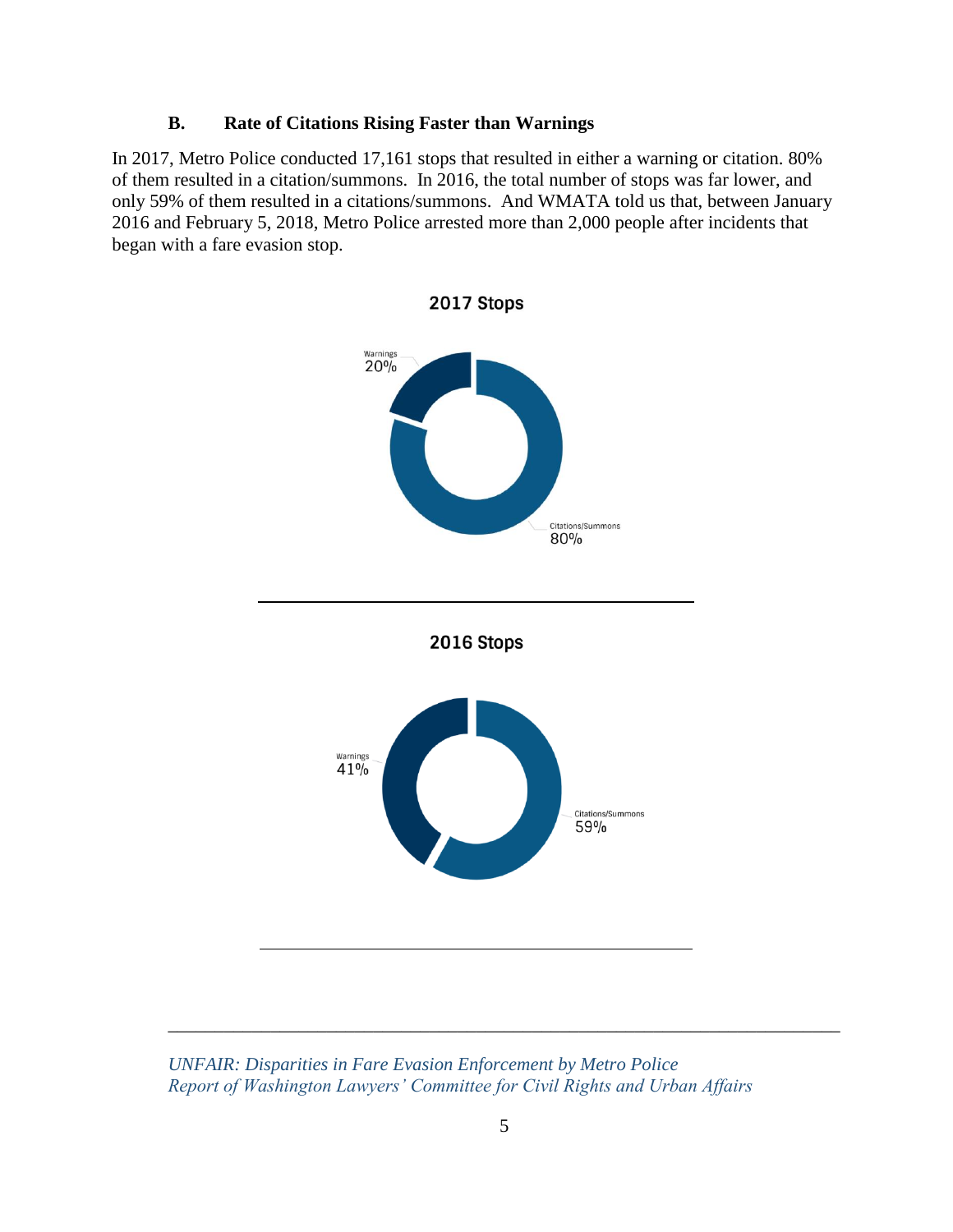#### **C. The Data Reveal Dramatic Disparities in the Race of Those Stopped and Ticketed**

The racial disparities of those stops are alarming. Even though Black people make up only about 50% of the population of DC, 91% percent of the citations/summons were issued to Black people and only 8% to White people. Black men were the most impacted, accounting for 72% of the citations/summons given. More than half of the Black people who were issued warnings or citations/summons were under the age of 25, and most of those (74%) were men. There is no evidence that Black people commit this crime at a higher rate than White people.

**Citations/Summons Given By Race** 



*UNFAIR: Disparities in Fare Evasion Enforcement by Metro Police Report of Washington Lawyers' Committee for Civil Rights and Urban Affairs*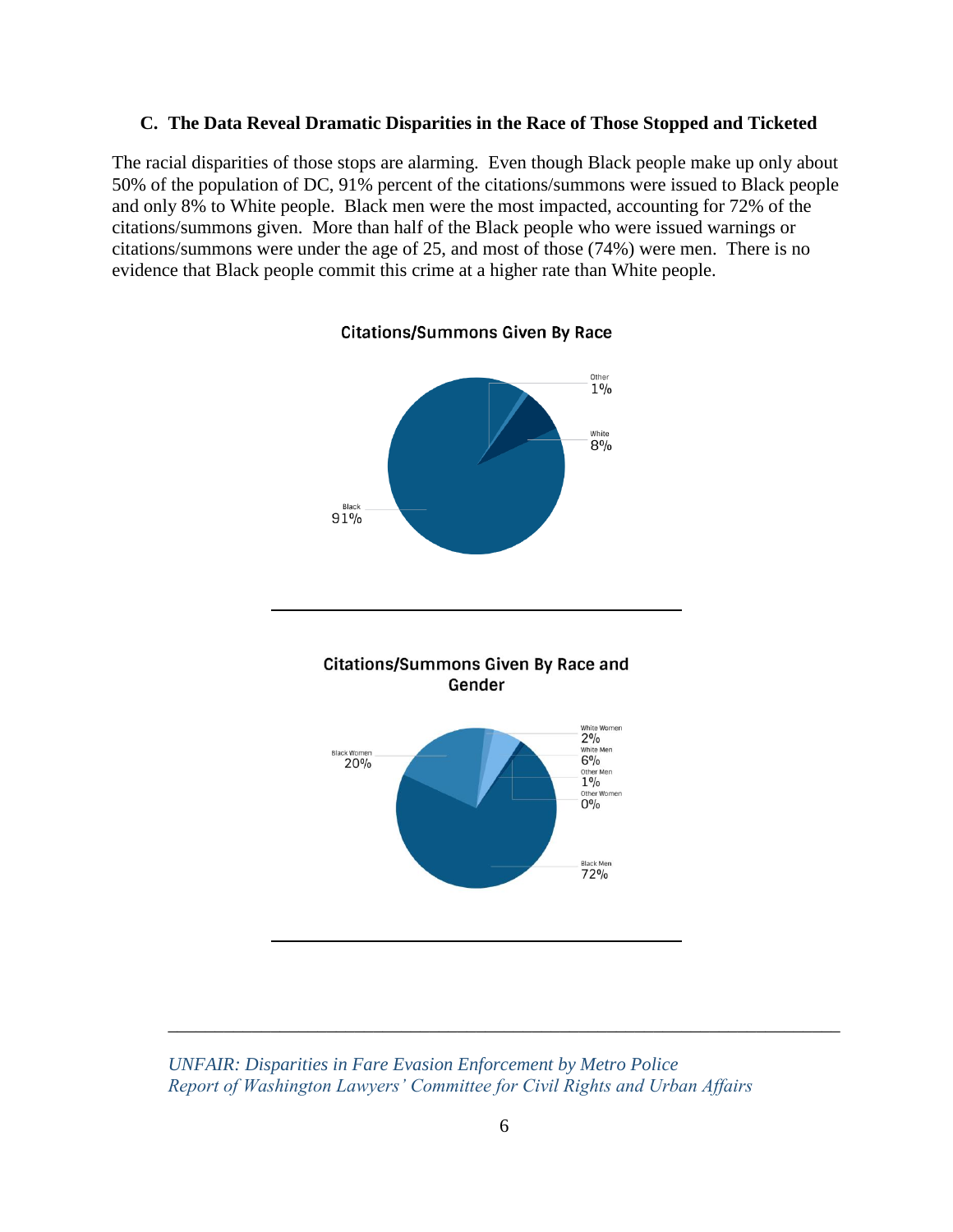#### **D. Young People Are Targeted**

Forty-six percent of all of the citations issued by Metro Police for failure to pay were issued to black people under 25 years old.



*UNFAIR: Disparities in Fare Evasion Enforcement by Metro Police Report of Washington Lawyers' Committee for Civil Rights and Urban Affairs*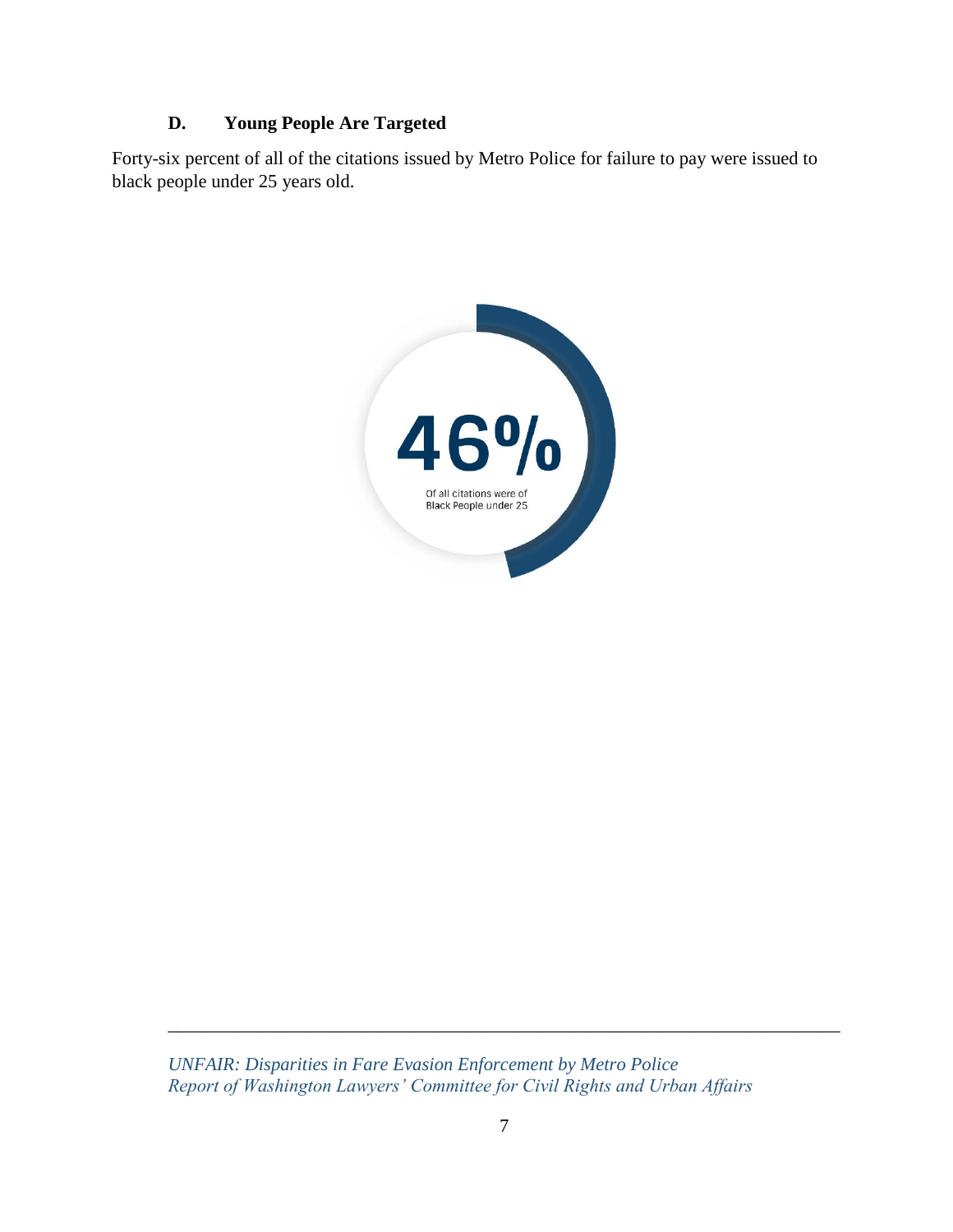#### **E. A Few Metro Stops Account for a Disproportionate Numbers of Stops**

Nearly 30% of the stops occurred in or around just two Metrorail stations: Gallery Place and Anacostia. Metro Police issued 4,292 warning or citations/summons near the Gallery Place Metro (15% of the stops) and 3,977 warning or citations/summons near Anacostia (14% of the stops). 95% of the people issued warnings or citations/summons at these two stops were Black. More than one third of the stops occurred east of the Anacostia River, where the highest percentage of African Americans reside.

The focus of enforcement efforts at the Gallery Place station is particularly troubling and telling. Gallery Place is a major crossing point for Metro's Red line and the Green line—it is an area where African Americans, particularly young African Americans, and Whites come into contact with one another. It also is a gentrifying area of the City, and one in which other efforts by law enforcement against young people of color have been focused. The focus on criminally punishing Black people for fare evasion in this area is yet another way in which young African-American men are being told that they are not welcome in their City.

*UNFAIR: Disparities in Fare Evasion Enforcement by Metro Police Report of Washington Lawyers' Committee for Civil Rights and Urban Affairs*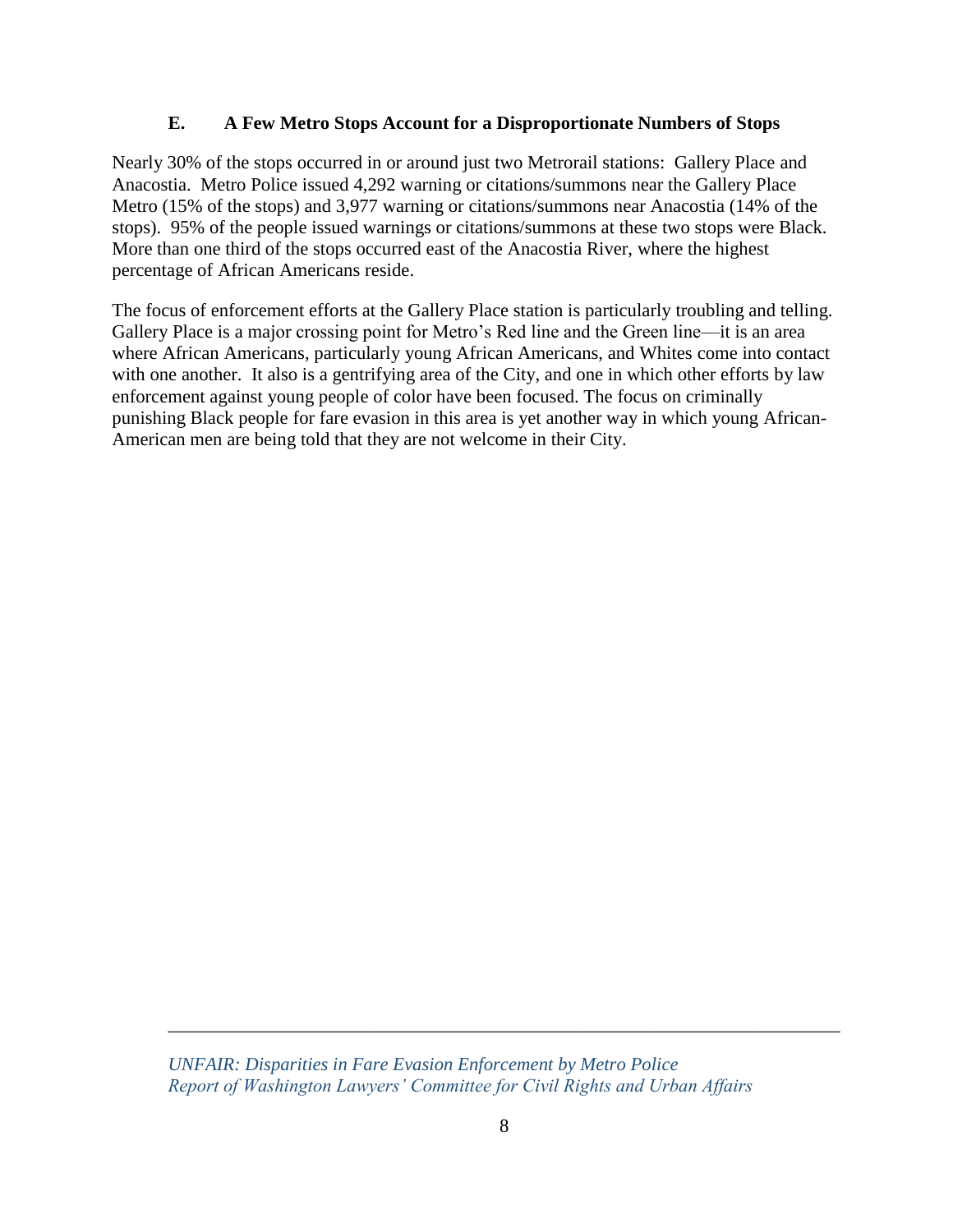# All stops in which Warning or **Citation/Summons were given by Bus and Rail Stop**



These figures include both Metrobus and Metrorail riders. Of the 55% of stops that occurred at the remaining rail and bus stops, less than 1% of the stops occurred at each stop

*UNFAIR: Disparities in Fare Evasion Enforcement by Metro Police Report of Washington Lawyers' Committee for Civil Rights and Urban Affairs*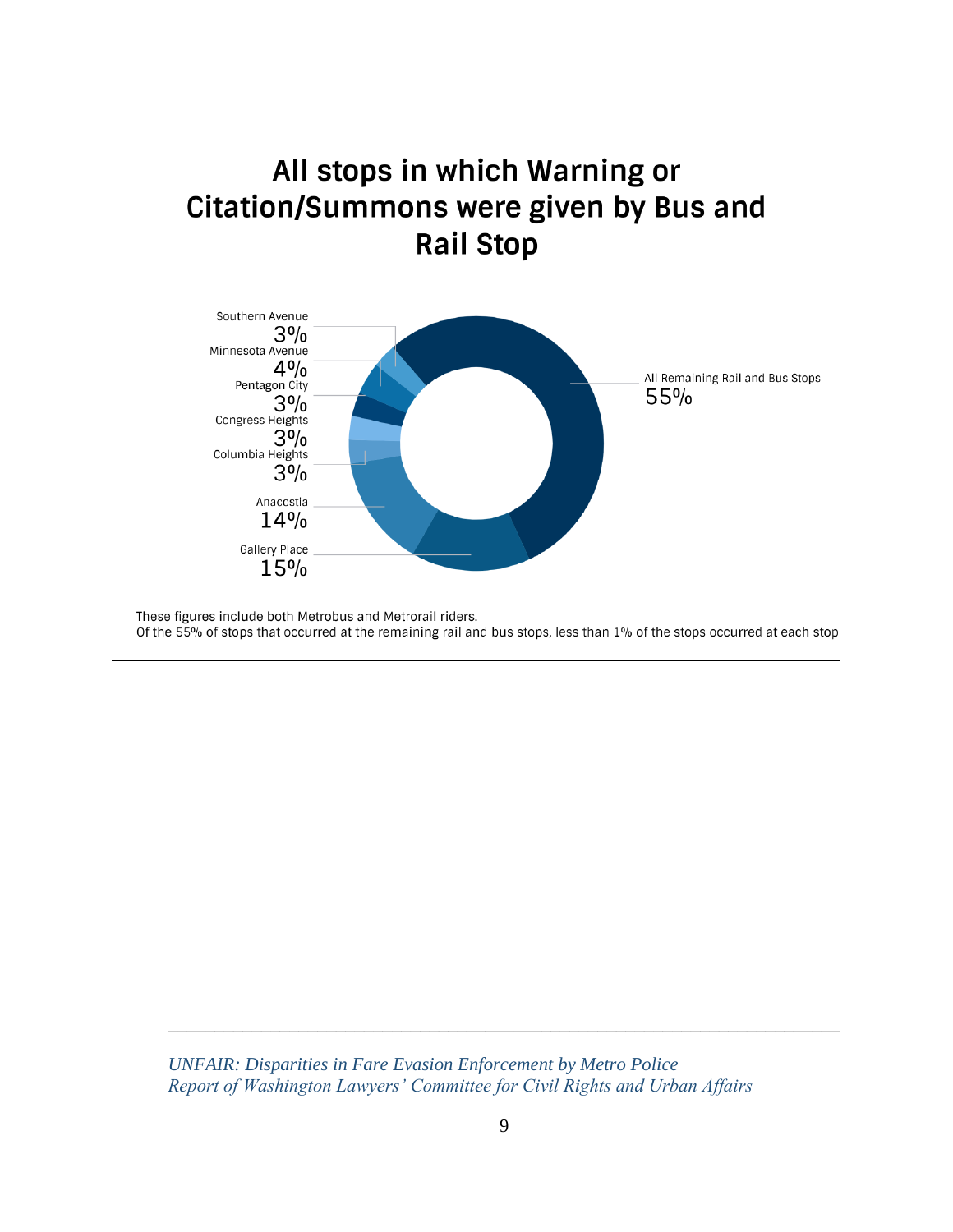More than 70% of all the stops that resulted in either a warning or citation occurred at Metrorail stations. The remaining stops occurred along bus routes.



**Warnings and Citations/Summons Given by** Location

*UNFAIR: Disparities in Fare Evasion Enforcement by Metro Police Report of Washington Lawyers' Committee for Civil Rights and Urban Affairs*